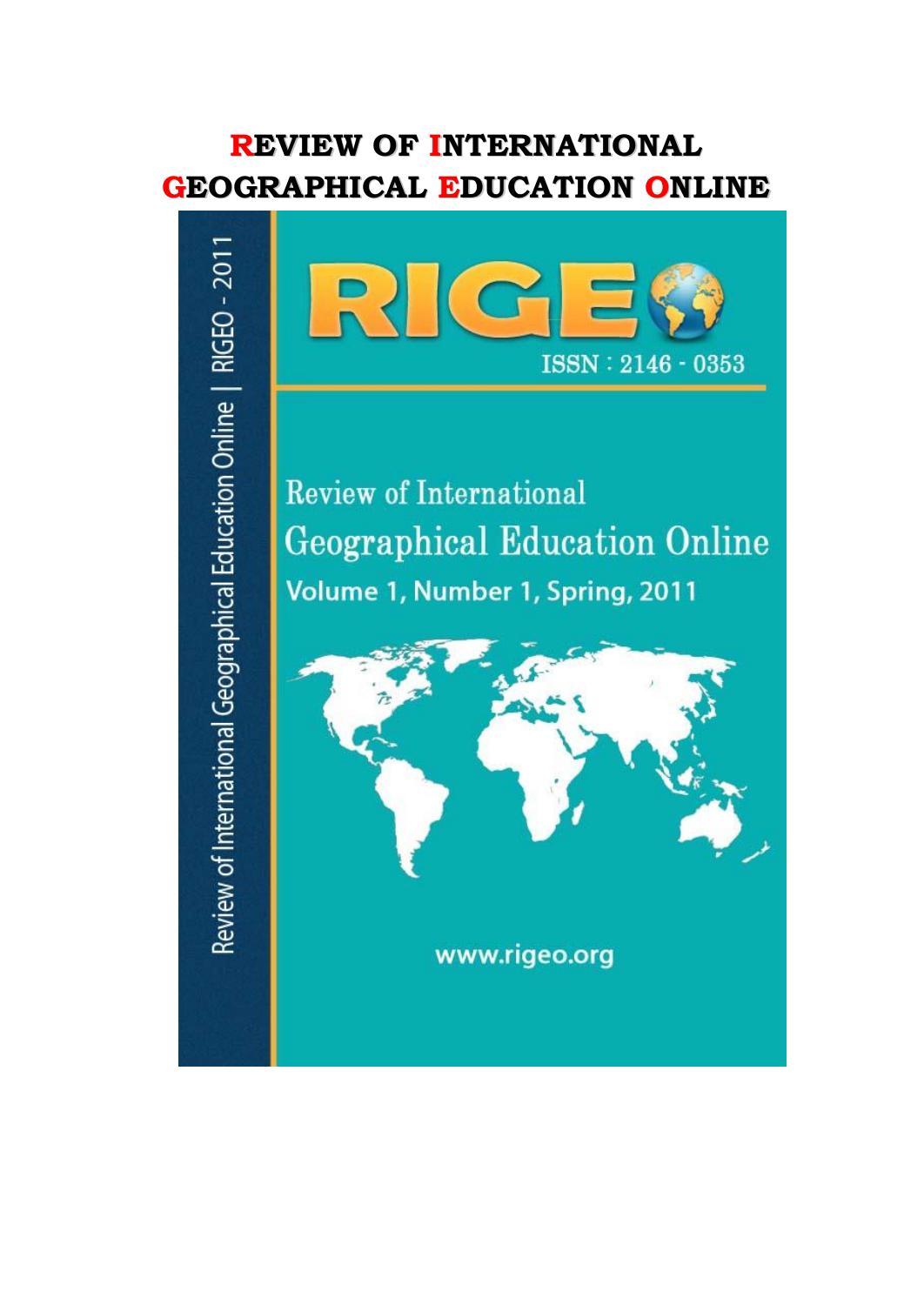## **Editor**

**Eyüp ARTVİNLİ,** Eskişehir Osmangazi University, TURKEY

## **Associate Editors**

**Hilmi DEMİRKAYA,** Mehmet Akif Ersoy University*,* TURKEY **Tino JOHANSSON,** University of Helsinki, FINLAND **Rebecca B. THEOBALD,** University of Colorado at Colorado Springs, USA **Cemallettin AYAS,** University of Sinop*,* TURKEY

## **Editorial Board**

**Bahattin ACAT,** Eskişehir Osmangazi University, TURKEY **Yılmaz ARI,** University of Balıkesir, TURKEY **Sarah W. BEDNARZ,** Texas A&M University, USA **Richard G. BOEHM,** Texas State University, USA **İhsan BULUT,** Atatürk University, TURKEY **Hannele CANTELL,** University of Helsinki, FINLAND **Simon CATLING,** Oxford Brooks University, UK **Norm CATTO,** Memorial University, CANADA **Mustafa CİN,** University of Giresun*,* TURKEY **Gino DE VECCHIS,** Italian Association of Geography Teachers**/**University of Rome, ITALY **Karl DONERT,** European Association of Geographers & Liverpool Hope University, UK **Maria Eliza DULAMA,** Babeş-Bolyai University, ROMANIA **İbrahim GÜNER,** Muğla University, TURKEY **Emrullah GÜNEY,** Dicle University, TURKEY **John HALOCHA,** Bishop Grosseteste University, UK **Hartvig HAUBRIC,** Pädagogische Hochschule Freiburg, GERMANY **Yoshiyasu IDA,** University of Tsukuba, JAPAN **Phil KLEIN,** University of Northern Colorado, USA **Petr KNECHT,** Masaryk University, CZECH REPUBLIC **Halil KOCA,** Erzincan University, TURKEY **David LAMBERT,** Geographical Association &University of London, UK **John LIDSTONE,** Queensland University of technology, AUSTRALIA **Lene Møller MADSEN,** University of Copenhagen, DENMARK **Octavian MANDRUT,** Institute of Educational Sciences, ROMANIA **Christian MATZKA,** University of Vienna, AUSTRIA **Yoshuyiki NISHIWAKI,** Yokohama National University, JAPAN **Ramazan ÖZEY,** Marmara University, TURKEY **Elsa Maria Teixeira PACHECO,** University of Porto, PORTUGAL **Fivos PAPADIMITRIOU,** Hellenic Open University, GREECE **James PETERSEN,** Texas State University, USA **Tatjana RESNIK PLANIN,** University of Ljubljana, SLOVENIA **Emilia SARNO,** ANSAS Molise**/**University of Molise, ITALY **Joop van der SCHEE,** Free University Amsterdam, THE NETHERLANDS **Saulius SATANAITIS,** Vilnius Pedagogical University, LITHUANIA **Salman QURESHI,** University of Karachi, PAKISTAN **Sirpa TANI,** University of Helsinki, FINLAND **Ülkü Eser ÜNALDI,** Gazi University, TURKEY **Witold WILCZYŃSKI,** Pedagogical University of Kraków, POLAND **Hakkı YAZICI,** Afyon Kocatepe University, TURKEY

### **Proofreaders**

**Mustafa CİN,** University of Giresun*,* TURKEY **Cemallettin AYAS,** University of Sinop*,* TURKEY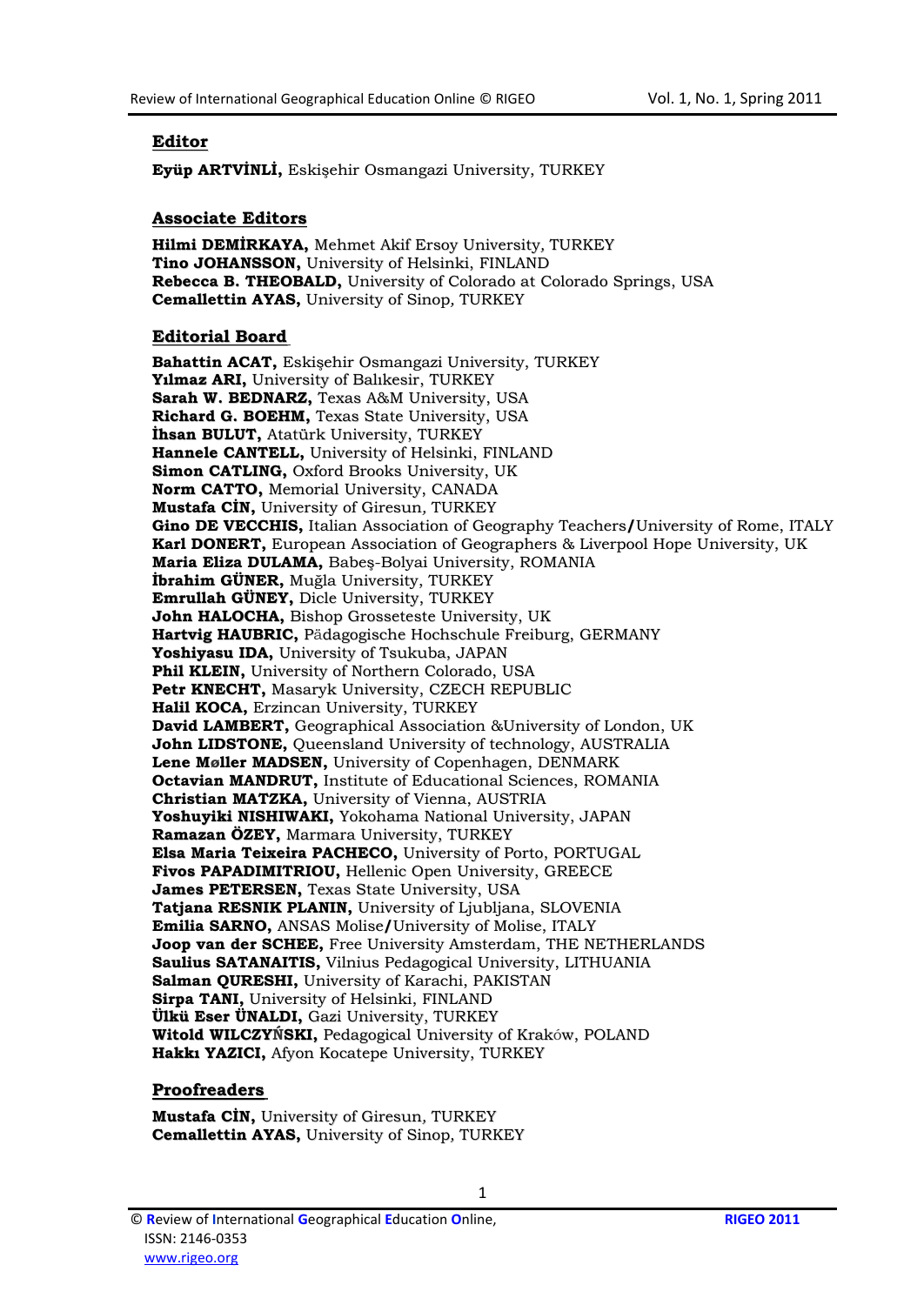## REVIEW OF INTERNATIONAL GEOGRAPHICAL EDUCATION ONLINE Volume 1, Number 1, Spring 2011

## www.rigeo.org

## **CONTENTS**

|                                                                                                                                                            | 2 |
|------------------------------------------------------------------------------------------------------------------------------------------------------------|---|
| <b>From the Editor</b>                                                                                                                                     | 3 |
| <b>Articles</b>                                                                                                                                            |   |
| 1.1. Geography in Italian schools (An example of a cross-curricular<br>project using geospatial technologies for a practical<br>contribution to educators) |   |
| Gino DE VECCHIS, Daniela PASQUINELLI D'ALLEGRA,                                                                                                            |   |
| 1.2. An Analysis of Competence Development in Portuguese<br><b>Geography Textbooks</b>                                                                     |   |
| 1.3. Future Prospects for Geographical Education in Slovenia                                                                                               |   |
| 1.4. The Representation of Europe in Maps with reference to<br>Catling's Theory of Children's Worlds: Issues for Geographical<br><b>Education</b>          |   |
| 1.5. Geography and Citizenship Education: Migrations and<br><b>Pathways of Educational Research</b>                                                        |   |
|                                                                                                                                                            |   |

• The name of reviewers who reviewed and edited the papers will be published in the next issue which will include the whole of Volume 1.

All responsibility of statements and opinions expressed in the articles is  $\bullet$ upon their authors.

 $\overline{2}$ 

 $***$